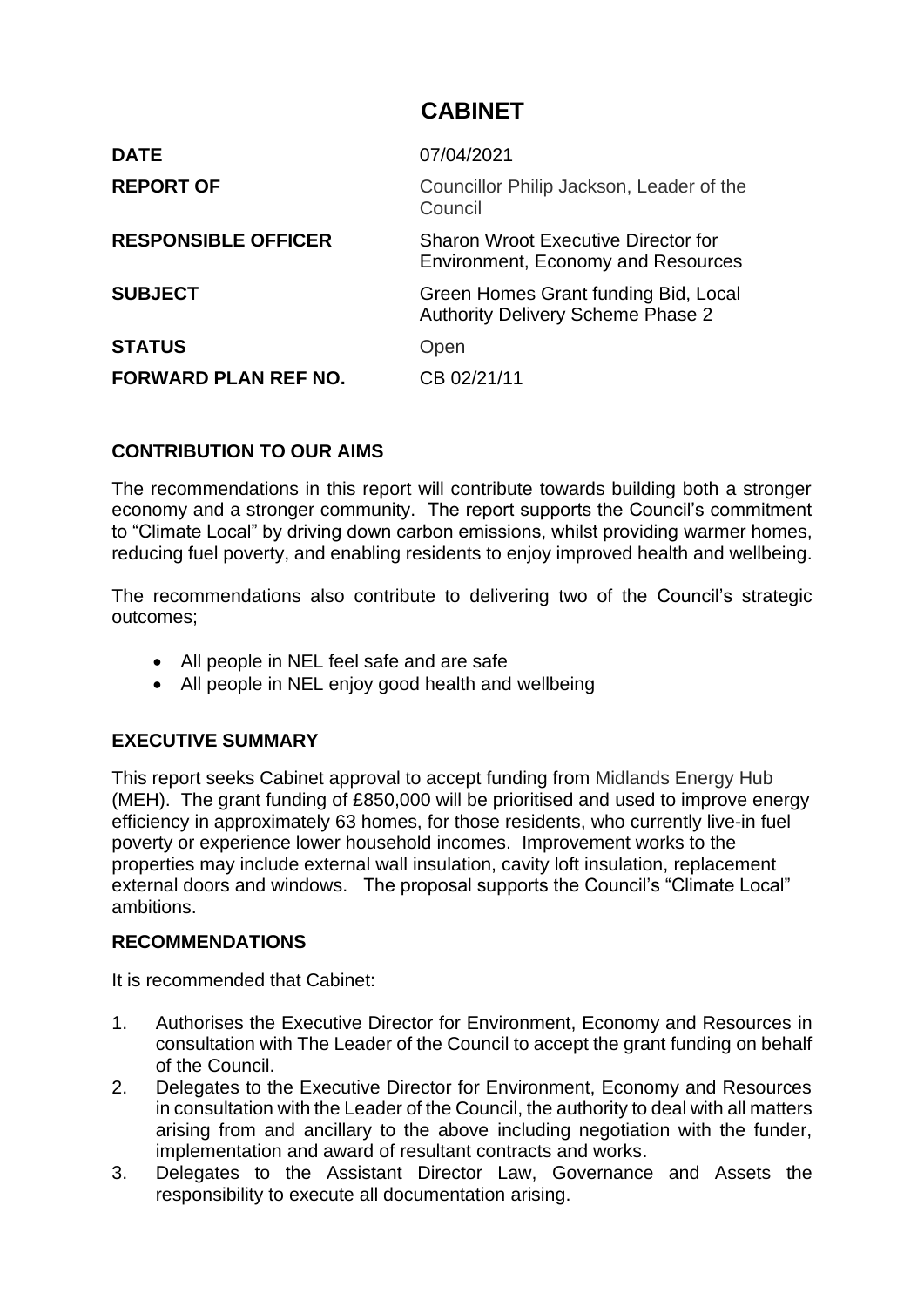# **REASONS FOR DECISION**

Accepting the funding from Midlands Energy Hub (MEH**)** will help deliver energy efficiency improvements to approximately 63 homes, to households who are currently living in fuel poverty and potentially experiencing lower incomes.

## **1.0 BACKGROUND AND ISSUES**

- 1.1 In July 2020, the Chancellor announced £2 billion of support through the Green Homes Grant (GHG). The GHG set aside £500m of support to be allocated to Local Authority (LA) delivery partners, through the Local Authority Delivery (LAD) scheme. The GHG LAD scheme aims to improve the worst-quality homes in England by installing Eligible Measures, to households living in fuel poverty with an Energy Performance Certificate (EPC) of E and below, to eligible households on a low income.
- 1.2 An initial competition (Phase 1A) was launched in August 2020 whereby Department for Business, Energy, and Industrial Strategy (BEIS) allocated £76m of funding to 57 Council projects. The Midlands Energy Hub (MEH) are already in receipt of £59.95m of LAD funding as part of Phase 2. £780,000 has been allocated to North East Lincolnshire. This funding relates to Phase 2 of the funding.
- 1.3 Qualifying owner occupiers can receive up to £10,000 in grant funding. Landlords must contribute 1/3 to the cost of upgrades, with the average subsidy cost not to exceed £5,000 per property. Landlords and Owner Occupiers can access energy repayment loans through the Council, to help fund any shortfall. The scheme can be targeted at landlords to improve the energy efficiency of their homes and achieve future legislative minimum energy efficiency standards.
- 1.4 The project will provide a 'whole house' approach, to maximise insulating the property. This can include loft insulation, external wall insulation windows, doors, to around 63 solid wall properties in the boroughs most deprived wards. This will ensure the overall thermal envelope of each property is improved. In some cases, eligible households will be referred to other Council schemes for example, grants, energy efficiency or Home Appreciation Loans, detailed in the current NEL's Housing Assistance Policy. This may include the replacement of electric storage heaters and boilers or installing first time Central Heating.
- 1.5 The proposal will target neighbourhoods with the highest number of properties, with solid wall construction, the highest level of fuel poverty and the lower income households. If insufficient households sign up for the scheme within these designated areas, neighbourhoods with similar fuel poverty and properties of solid brick construction will then be prioritised.
- 1.6 Eligible households must have an Energy performance Certificate (EPC) Band rating of D, E, F, or G, and have the potential to improve towards an EPC rating of Band C or above.
- 1.8 If all the measures are installed (approximately 63 properties) the predicted combined total savings to energy bills are expected to be £11,818 PA for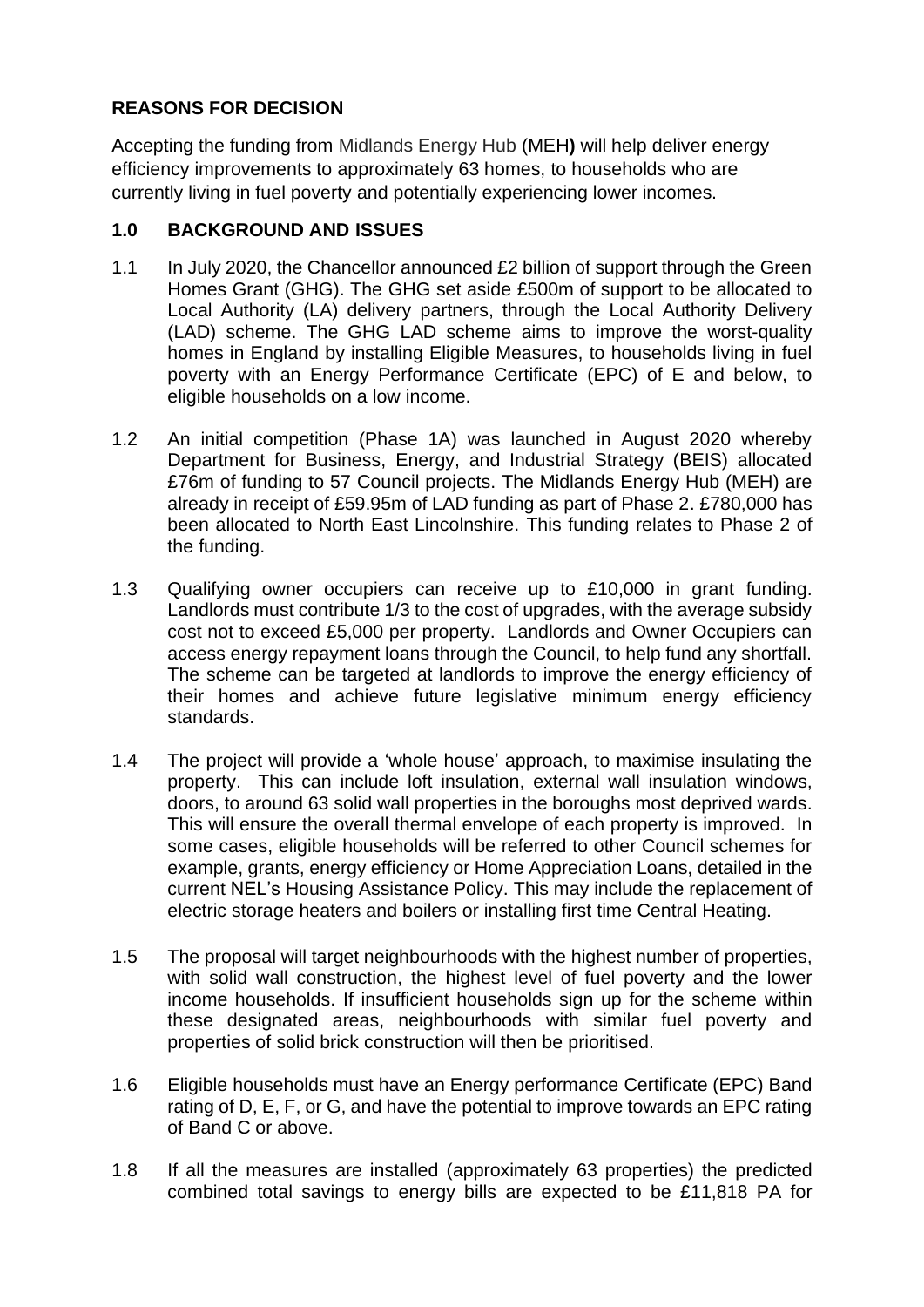residents and 38,808 kg of Co2 savings.

#### **2.0 RISKS AND OPPORTUNITIES**

- 2.1 Accepting the funding will provide the Council with a wider range of options to tackle poorly insulated properties and reduce CO2 emissions within the Borough.
- 2.2 Residents will be supported to ensure a 'whole house' approach is taken, reviewing all energy efficient improvements, ensuring residents maximise their income and address any fuel debt.
- 2.3 If insufficient residents/landlords sign up for the scheme there is the opportunity to work with the funders to agree how the Authority will spend any unspent Grant funding in line with the expected outcomes. If this cannot be achieved the Authority will repay any unspent Grant funding.
- 2.4 There is a risk that the project may not meet timelines set by the funders, due to lack of materials through Brexit and COVID-19. This risk has been identified during the project development and plans are in place to mitigate this, through the funder direct.

#### **3.0 OTHER OPTIONS CONSIDERED**

- 3.1 **Do Nothing** To do nothing would mean that the Council will depend on existing funded schemes, which do not include external wall insulation.
- 3.2 **Use North East Lincolnshire Council Funding** NELC could use capital funding to external insulation, to support regeneration and provide a 'whole house' approach to delivering energy efficiency.
- 3.3 **Accept the Funding** This is the preferred option, delivering the scheme outlined in the report. This is the preferred option as other funded schemes, do not provide the same level of support for low-income families or external wall insulation.

#### **4.0 REPUTATION AND COMMUNICATIONS CONSIDERATIONS**

- 4.1 Accepting the grant funding will generate positive reputational and communications benefits for the Council, as it will support 63 households in fuel poverty and reduce CO2 emissions.
- 4.2 A communication plan will be in place to ensure residents and landlords are aware of the scheme and furthermore will be supported throughout the project. The scheme provides a positive message to support improving the external appearance of properties in some our most deprived streets.

#### **5.0 FINANCIAL CONSIDERATIONS**

5.1 To achieve the proposed energy efficiency improvements within the Borough, by securing £850,000 grant funding. No match funding is required by the Council.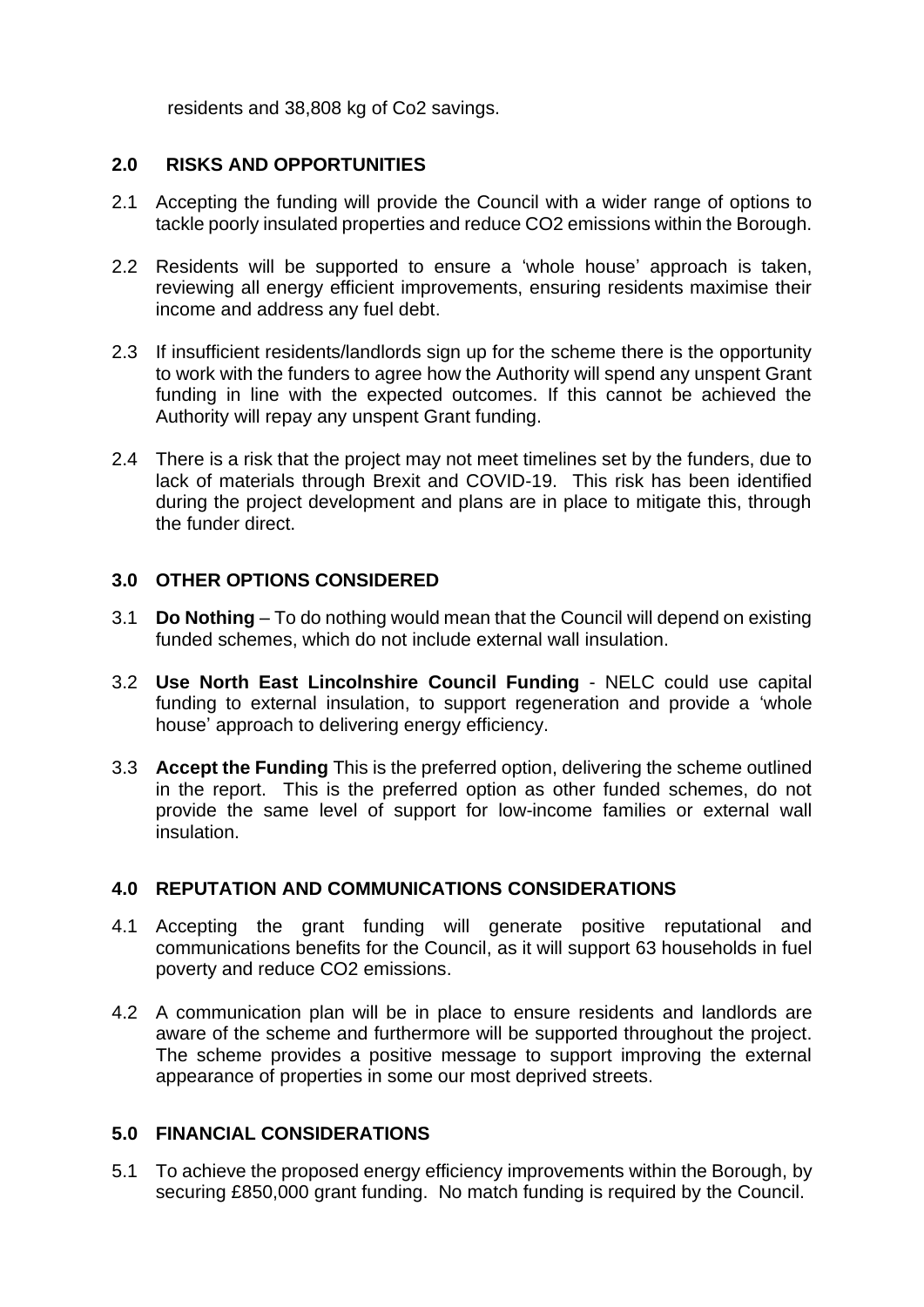#### **6.0 CLIMATE CHANGE AND ENVIRONMENTAL IMPLICATIONS**

6.1 This proposal will make an overall positive contribution to the Council's published commitments on climate change and the environment by reducing CO2 in the Borough and supporting the delivery of a low carbon future for North East Lincolnshire.

#### **7.0 CONSULTATION WITH SCRUTINY**

7.1 There has been no consultation with Scrutiny.

#### **8.0 FINANCIAL IMPLICATIONS**

8.1 The recommendation to accept the grant funding will generate additional funding for the Council to deliver its objectives without the need for match funding. Whilst the Council is the accountable body, the receipt of the funding does not bring any significant financial risk.

#### **9.0 LEGAL IMPLICATIONS**

- 9.1 Colleagues in Legal Services are available to advise on and support the completion and signature of any funding contract and ensure that risk to the Council is fully understood and mitigated through appropriate governance. Further, they will offer support in the delivery of the project as and when required by the anticipated project team.
- 9.1 Any procurement exercise will be conducted so as to comply with the Council's policy and legal obligations, specifically in compliance with the Council's Contract Procedure Rules and the Public Contracts Regulations 2015 and supported by relevant officers.
- 9.2 The delegations sought are consistent with an exercise of this nature.

#### **10.0 HUMAN RESOURCES IMPLICATIONS**

10.1 There are no direct HR implications arising from the contents of this report.

#### **11. WARD IMPLICATIONS**

11.1 The policy will affect all wards in North East Lincolnshire

## **12.0 BACKGROUND PAPERS**

None